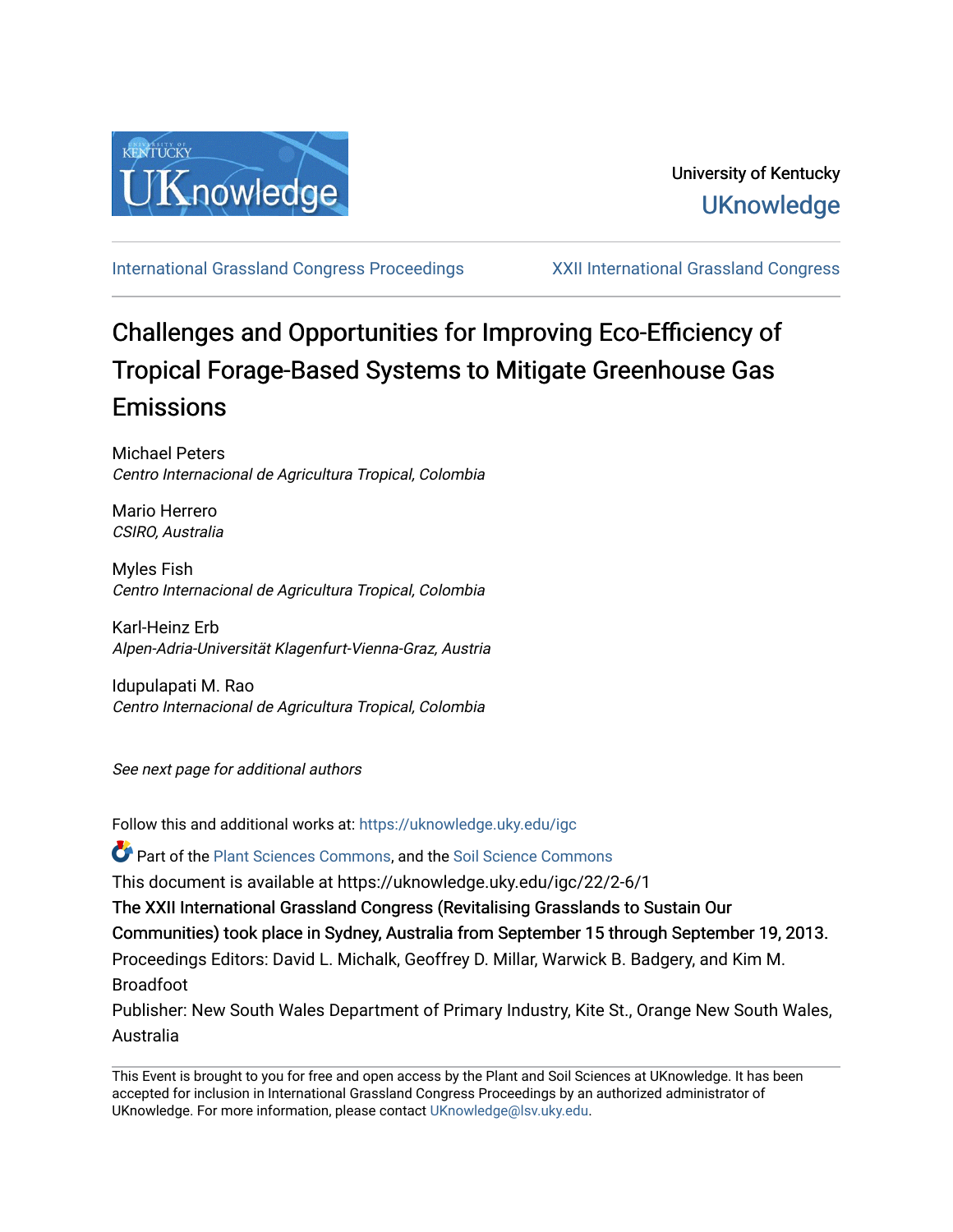# Presenter Information

Michael Peters, Mario Herrero, Myles Fish, Karl-Heinz Erb, Idupulapati M. Rao, Guntur V. Subbarao, Aracely Castro, Jacobo Arango, Julian Chará, Enrique Murgueitio, Rein van der Hoek, Peter Läderach, Glenn Hyman, Jeimar Tapasco, Bernardo Strassburg, Birthe K. Paul, Alvaro Rincón, Rainer Schultze-Kraft, Steve Fonte, and Timothy Searchinger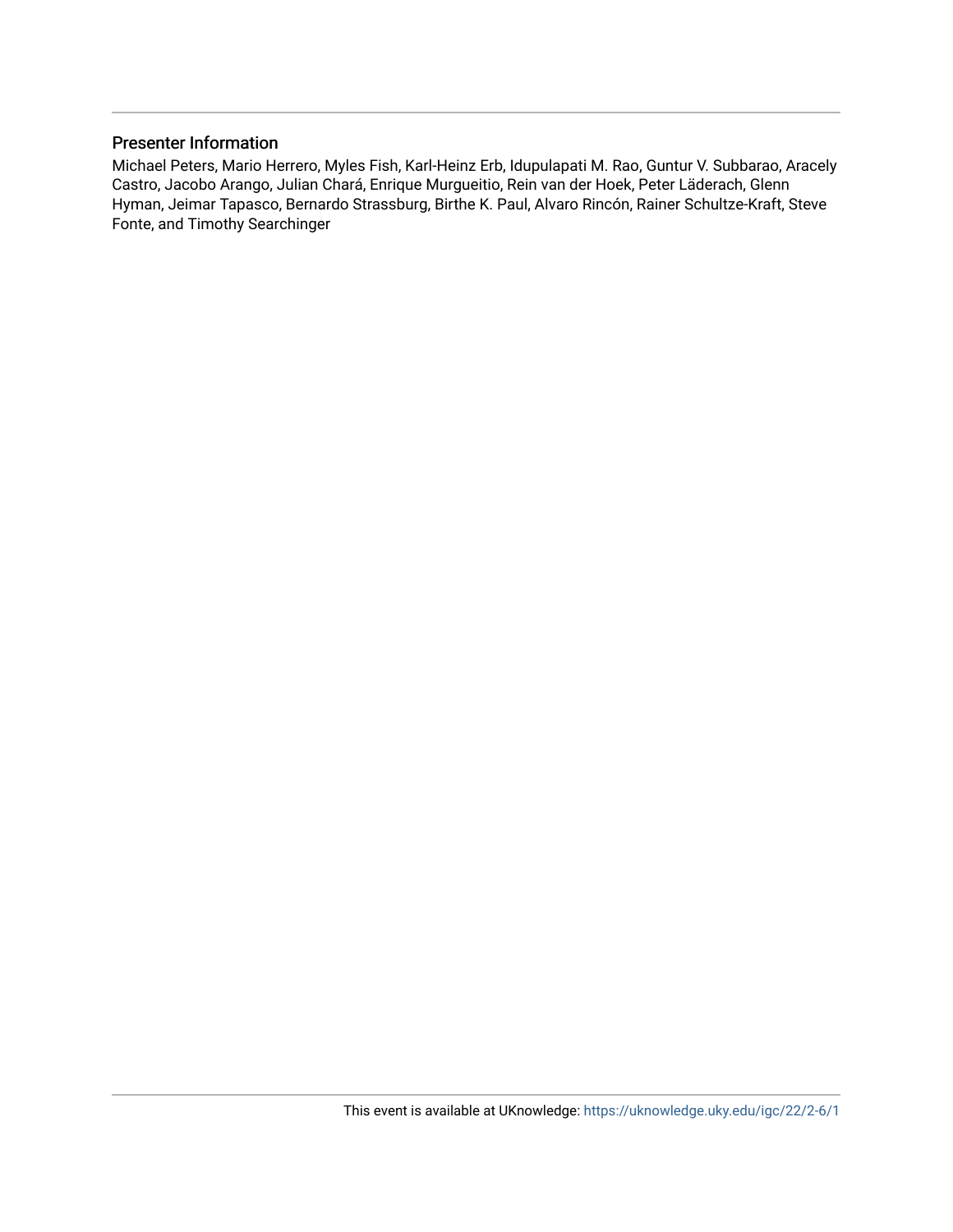# Challenges and opportunities for improving eco-efficiency of tropical forage-based systems to mitigate greenhouse gas emissions

*Michael Peters<sup>A</sup>, Mario Herrero <sup>B</sup> , Myles Fisher <sup>A</sup> , Karl-Heinz Erb C, Idupulapati Rao <sup>A</sup> , Guntur V Subbarao D, Aracely Castro <sup>A</sup> , Jacobo Arango <sup>A</sup> , Julian Chará <sup>E</sup> , Enrique Murgueitio*<sup>E</sup>, Rein van der Hoek<sup>A</sup>, Peter Läderach<sup>A</sup>, Glenn Hyman<sup>A</sup>, Jeimar Tapasco<sup>A</sup>, *Bernardo Strassburg <sup>F</sup> , Birthe Paul <sup>A</sup> , Alvaro Rincón G, Rainer Schultze-Kraft <sup>A</sup> , Steve Fonte <sup>A</sup> and Timothy Searchinger <sup>G</sup>*

A Centro Internacional de Agricultura Tropical (CIAT), Apartado Aéreo 6713, Cali, Colombia

B Commonwealth Scientific and Industrial Research Organisation (CSIRO), 306 Carmody Road, St. Lucia,

- 4067 Qld, Australia<br><sup>C</sup> Alpen-Adria-Universität Klagenfurt-Vienna-Graz, Schottenfeldgasse 29, A-1070 Vienna, Austria
- 
- <sup>D</sup> Japan International Research Center for Agricultural Sciences (JIRCAS), Ibaraki 305-8686, Japan<br><sup>E</sup> Centro para la Investigación en Sistemas Sostenibles de Producción Agropecuaria (CIPAV), Carrera 25 No 6-62, Cali, Colombia<br>Finternational Institute for Sustainability (IIS), CEP 22460-320, Rio de Janeiro, Brazil
- 
- <sup>G</sup> Corporación Colombiana de Investigación Agropecuaria (Corpoica), La Libertad, Kilómetro 21 vía Puerto<br>López, Villavicencio, Colombia
- <sup>H</sup> Woodrow Wilson School, Princeton University, 447 Robertson Hall, Princeton, NJ 08544, USA Contact email: m.peters-ciat@cgiar.org

**Abstract.** Forage-based livestock production plays a key role in national and regional economies, for food security and poverty alleviation. Livestock production is also considered as a major contributor to agricultural GHG emissions, however. While demand for livestock products is predicted to continue to increase, there is political and societal pressure both to reduce environmental impacts and to convert some of the pasture area to alternative uses such as crop production and environmental conservation. Thus it is essential to develop approaches for sustainable intensification of livestock systems to mitigate GHG emissions, addressing biophysical, socioeconomic and policy challenges. This paper highlights the potential of improved tropical forages in crop-livestock systems, and linked with policy incentives, to enhance livestock production while reducing its environmental footprint. We give examples for sustainable intensification to mitigate GHG emissions based on improved forages in Brazil and Colombia and suggest future perspectives.

**Keywords:** Climate change, environmental services, environmental footprint, crop-livestock, tropical grasslands

#### **Global importance of forage-based crop-livestock systems and the challenge to improve ecoefficiency**

Livestock play a central role for global food systems and thus for food security. Livestock account for 40% of global agricultural gross domestic product and at least 600 million of the world's poor depend on income from livestock (Thornton *et al*. 2002). Livestock products supply one-third of humanity's protein intake, causing obesity for some while remedying undernourishment of others (Steinfeld *et al*. 2006). Livestock products are key in the context of global biomass production and consumption systems. Nearly one-third of the global human appropriation of net primary production (HANPP) occurs on grazing lands (Haberl *et al.* 2007). Livestock consumed nearly two-thirds of global biomass harvest from grazing lands and cropland in the year 2000 (Krausmann *et al*. 2008). Forage grass is the most consumed feed in the world (2.3 G t in 2000),

representing 48% of all biomass consumed by livestock; of this, 1.1 G t are used in mixed systems and 0.6 G t in grazing-only systems (Herrero *et al.* 2013a). Grazing lands are by far the largest single land-use type, estimated to extend over 34–45 M km² (Lambin and Meyfroidt 2011). A wide range of ecosystems are grazed, from intensively managed pastures to savannas and semi-deserts. Additionally, a substantial share of crop production is fed to livestock. In the year 2000, of the total of 15.2 M km² cropland, approximately 3.5 M km² provided feed for livestock. Thus feed production for livestock uses about 84% of world's agricultural land (Table 1; Foley *et al*. 2011). The share is even higher in developing countries (FAO 2009).

Livestock production is a major contributor to greenhouse gas (GHG) emissions. Figure 1 shows the spatial distribution of GHG emission intensities by livestock (Herrero *et al*. 2013a). Sub-Saharan Africa (SSA) is the global hotspot of high emission intensities due to low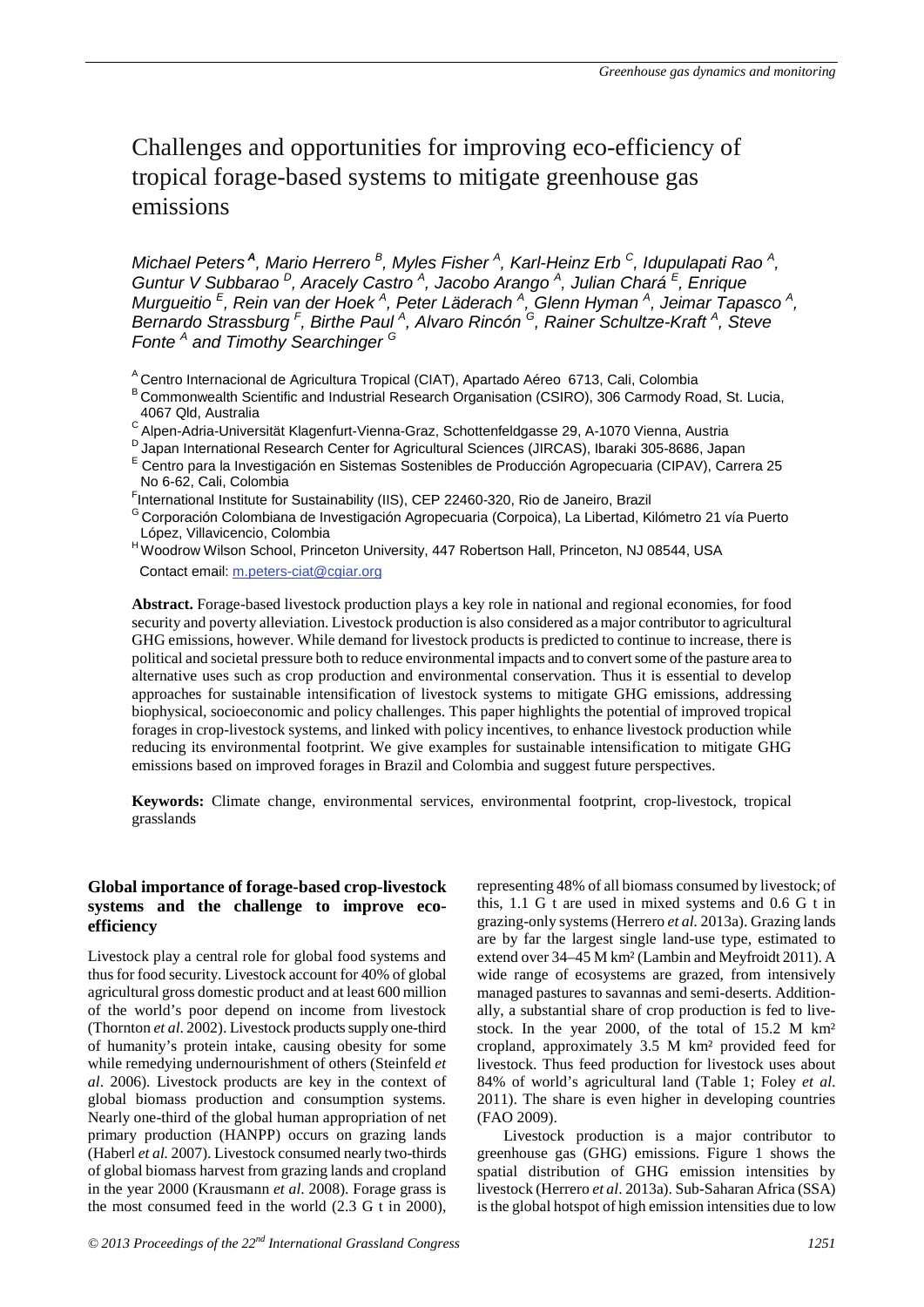#### **Table 1. Global land use.**

| Land use class                   |                                 | Land use (ice-free) in 2000 |       | Source and remarks                               |  |
|----------------------------------|---------------------------------|-----------------------------|-------|--------------------------------------------------|--|
|                                  |                                 | $M \ km2$                   | $\%$  |                                                  |  |
| a                                | Urban & infrastructure          | 1.4                         | 1.1   | Erb et al. 2007                                  |  |
| b                                | Forests under use               | 35.0                        | 26.8  | Erb et al. 2007                                  |  |
| $\mathbf c$                      | Remote, wilderness (productive) | 15.8                        | 12.1  | Erb et al. 2007                                  |  |
| d                                | Non-productive                  | 16.2                        | 12.4  | Erb et al. 2007                                  |  |
| e                                | Cropland                        | 15.2                        | 11.6  | FAO 2011a; Erb et al. 2007                       |  |
|                                  | - fodder crops                  | 1.4                         | 1.1   | Monfreda et al. 2008                             |  |
| g                                | - used as feedstuff             | 3.9                         | 3.0   | Kastner <i>et al.</i> 2012                       |  |
| h                                | Permanent pastures              | 34.1                        | 26.1  | FAO 2011b                                        |  |
| $i^*$                            | Other land, maybe grazed        | 12.8                        | 9.8   | Difference between FAO 2011b and Erb et al. 2007 |  |
| Agricultural land $(e+h+i)$      |                                 | 62.1                        | 47.6  |                                                  |  |
| Total ice-free $(a+b+c+d+e+h+i)$ |                                 | 130.5                       | 100.0 |                                                  |  |
| Livestock feeding $(f+g+h+i)$    |                                 | 52.2                        | 40.0  | of ice-free land                                 |  |
|                                  |                                 |                             | 84.1  | of land used for agriculture $(e+h+i)$           |  |

\* The productive land that is not used for forestry, cropping, urban, but also not remote or wild, minus the land used as permanent pastures (Erb *et al.* 2007).



**Figure 1. Global greenhouse gas efficiency per kilogram of animal protein produced (Herrero** *et al***. 2013a).** 

animal productivity across large areas of arid lands where feed is scarce and of low quality and animals have low productive potential. Moreover, most ruminants in SSA are raised for meat, and meat production is associated with lower feed efficiency and higher emission intensities compared with milk production, by a factor of 5 or more (Herrero *et al*. 2013a). Moderate emission intensities occur throughout the developing world, in arid regions with large rangeland areas, in places with important beef production (Amazonia), and in places where diet intensification in ruminants is low (large parts of South Asia). In most of the developed world, emission intensities are low, due to more intensive feeding practices, feed conversion-efficient breeds of livestock, and temperate climates where feed quality is inherently higher.

Livestock emit 14-18% of global non- $CO<sub>2</sub>$  GHG emissions (Herrero *et al.* 2011). An additional 17% of emissions are attributed to land-use changes related to agriculture and deforestation for grazing (IPCC 2007). Expansion of livestock production is often considered a major driver of deforestation, especially in Latin America, with impacts on biodiversity and the global climate system (Szott *et al.* 2000), although the causal relationships are

debated (Kaimowitz and Angelsen 2008). Moreover, overgrazing is claimed a central force of land degradation, in particular with respect to erosion and soil organic carbon (C) stocks (Vågen and Winowiecki 2013). In low-income countries, the contribution of agriculture to overall country GHG emissions (as a % of total emissions) is considered to be even greater, with 20% and 50% attributed to agriculture and land-use changes, respectively (The World Bank 2010).

We can expect much more intensification and industrialisation in animal production systems in the near to midterm future (Delgado *et al.* 1999; Haan *et al.* 2010) as extensive and pasture-based systems move towards mixed crop-livestock systems (Herrero *et al*. 2012). Havlik *et al.* (2013) found that this transition could allow for mitigating GHG emissions without compromising food security. Reduced methane  $(CH<sub>4</sub>)$  production can result from land sparing effects (less area needed to produce feed) and input-output efficiency gains allow reducing the number of animals required for the same production. Almost landless, grain-fed livestock systems have economic advantages in terms of production rates and scale effects, but can potentially lead to competition of land use for direct food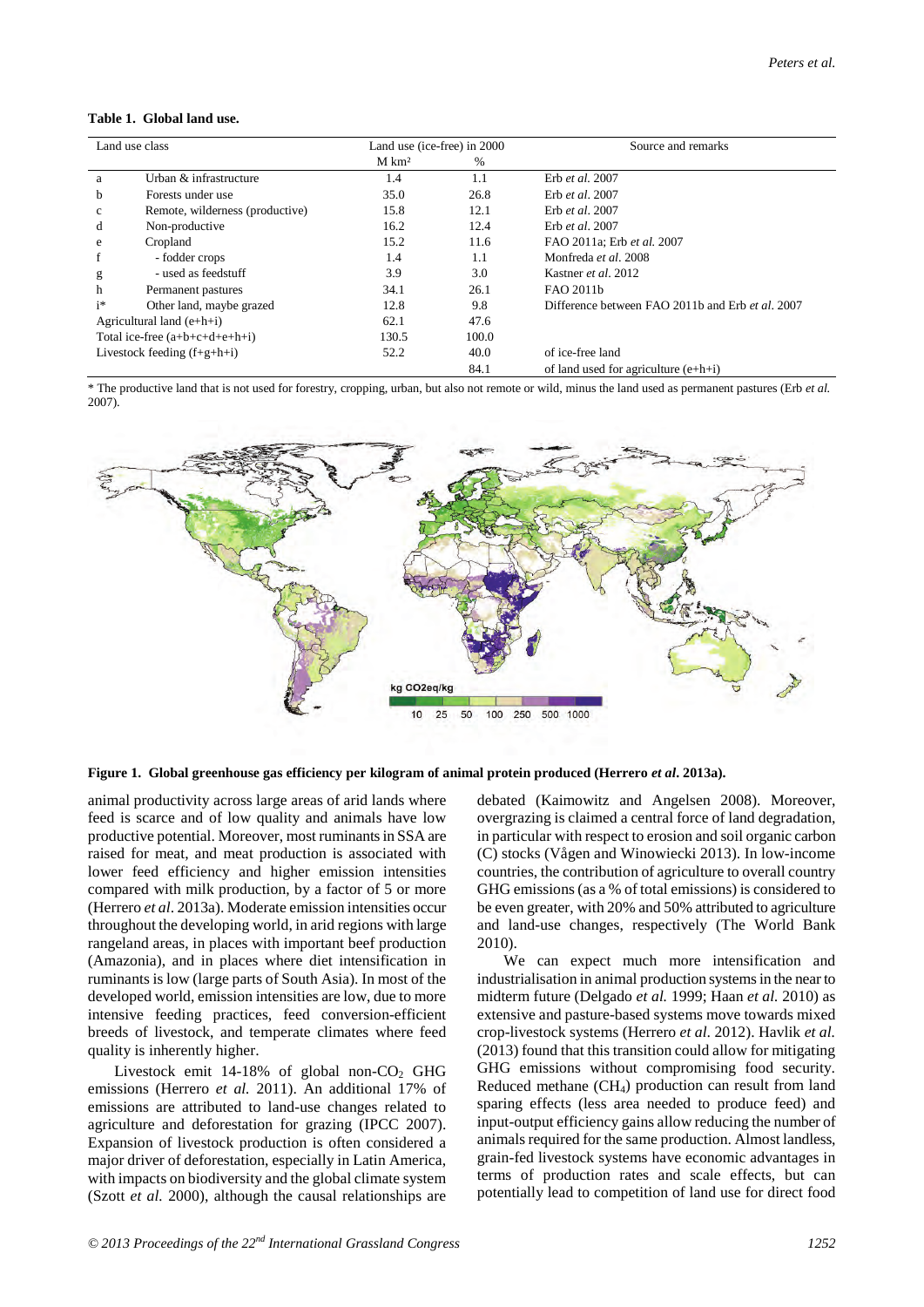production (Smith *et al.* 2010, Erb *et al.* 2012). Extensive grazing systems that collectively occupy large areas of land, much of it degraded due to mismanagement and soil mining, may gradually transform giving enhanced efficiency in the use of resources and land. Possible transformations include switching to monogastric species, improved breeds, and changing from roughage-based diets to high-concentrate feedstuffs from cropland.

The global concentrate-feed market is 1 Gt DM/yr, compared with 5.4 Gt DM/yr of roughage. Market feed, such as oil cakes and cereals, is essential for monogastrics and is also important in ruminant livestock systems, particularly when they are industrialised. However, ruminants can digest biomass unsuitable for human food (Erb *et al.* 2012). Comparing the environmental footprint of systems requires not only analysis of their direct GHG emissions but the environmental costs of feed production. For example, transport accounts for 11–12% of GHG emissions from feedlots in Europe feeding soybean produced in Brazil (Garnett 2011), compared with feed produced near feedlots in midwestern USA (Pelletier *et al*. 2010). Furthermore, the potential to mitigate climate change and other environmental benefits of forage-based systems (see following sections) are often not considered.

#### **Opportunities through forage-based systems to reduce GHG emissions**

Reducing agriculture's GHG emissions and increasing C stocks in the soil and biomass could reduce global GHG emissions by 5.5-5.9 giga tons of  $CO<sub>2</sub>$  equivalent (Gt)  $CO<sub>2</sub>eq)/yr$  (Olander *et al.* 2013). In 2000, non-CO<sub>2</sub> emissions from livestock systems ranged between 2.0 and 3.6 Gt CO2eq (Herrero *et al.* 2013b). These are expected to increase by 70% by 2050. Forage-based systems can mitigate GHG emissions by  $(1)$  increasing C stocks $(2)$ reducing CH4 emissions per unit of livestock product and net  $CH_4$  emissions by reducing animal numbers; and  $(3)$ reducing nitrous oxide (N2O) emissions (Peters *et al*. 2013).

#### *Improving carbon accumulation.*

In a meta-analysis of studies on the effects of grassland management on soil C stocks, three-quarters showed increases (mean  $0.54$  Mg C/ha/yr,  $n = 167$ , Conant *et al.* 2001). Summarising 74 papers on land-use change, Guo and Gifford (2002) showed that, compared with forests, pastures in areas with 2000–3000 mm/yr rainfall have a higher potential to accumulate soil C. Land-use change affected soil C stocks, which declined when pastures were converted to tree plantations and when either forests or pastures were converted to crops. In contrast, soil C stocks increased when annual crop land was converted to tree plantations, pastures, or secondary forest. When either forest or savanna was converted to pasture, soil C stocks increased by 5–12% and 10–22%, respectively (Powers *et al.* 2011).When forests are cleared for pastures, most of the aboveground C is lost, but soil C stocks in the long term either remain the same or increase substantially (Amézquita *et al.* 2010). In the Colombian Amazon, total C stocks were highest in native forests, followed by well-managed sown pastures and silvopastoral systems; degraded pastures and degraded soils were lowest (Amézquita *et al.* 2010). In

contrast to annual crops, well-managed pastures maintain soil cover, reduce fluctuations in soil temperature and add organic matter (Guo and Gifford 2002).

The main opportunities to mitigate GHG emissions by increasing soil C stocks are: (1) improved management of crops and grasslands; and (2) restoration of degraded lands (Smith *et al*. 2008). Of the overall C-mitigation potential, 29% were claimed to be from pasture land (Lal 2010). In Latin America and the Caribbean (LAC), sown pastures of *Brachiaria* grasses have a high potential to increase soil C stocks (Thornton and Herrero 2010).

Sown tropical forages can accumulate large amounts of C in soil, particularly in the deeper layers (Fisher *et al.* 2007). The potential of sown forages under adequate pasture and animal management to increase C stocks is second only to forest (Mosier *et al.* 2004; Fisher 2009). Pastures in Bahia, Brazil, accumulated only half as much C as those in the Colombian Llanos, probably because lower temperatures limit net primary productivity (Fisher *et al.* 2007). Pastures generally have the capacity to accumulate C, but magnitudes and rates are likely to be site-specific (*e.g*., Conant *et al*. 2001; da Silva *et al.* 2004). The controlling factors are imperfectly understood.

#### *Reducing methane emissions*

CH4 from enteric fermentation in ruminants accounts for 25% of GHG emissions from livestock, or  $65\%$  of non-CO<sub>2</sub> emissions (Thornton and Herrero 2010). In terms of  $CH<sub>4</sub>$ , monogastrics (largely pigs and poultry) produce protein more efficiently than ruminants. The comparison is simplistic, however, by not accounting for the suitability of land only for pasture or feed production, and the nutritional value of the produce beyond protein or the use of byproducts (Garnett 2009). Forage diets with high digestibility and high energy and protein concentrations produce less CH4 per unit of meat or milk produced (Waghorn and Clark 2004; Peters *et al.* 2013). Forages integrated in tropical agropastoral systems provide enhanced soil fertility and more crop residues of higher quality, giving higher system efficiency (Ayarza *et al.* 2007). Use of forages in mixed crop-livestock systems can not only reduce CH4 emission per unit livestock product but also contribute to overall GHG balance of the system (Douxchamps *et al*. 2012). Dietary additives such as oils to ruminant feed (Henry and Eckard 2009), and feeding silage instead of hay (Benchaar *et al.* 2001), reduce CH<sub>4</sub> emissions by changing the rumen flora (Henry and Eckard 2009). Condensed tannins from some legumes can reduce CH4 production in ruminants (Woodward *et al.* 2004), but they often reduce feed digestibility leading to lower animal performance (Tiemann *et al.* 2008).

#### *Reducing nitrous oxide emissions.*

The soil microbial processes of nitrification and denitrification drive  $N_2O$  emissions in agricultural systems. Nitrification generates nitrate  $(NO<sub>3</sub>)$  and is primarily responsible for the loss of soil nitrogen (N) and fertiliser N by both leaching and denitrification (Subbarao *et al.* 2006). Current emissions of  $N_2O$  are about 17 Mt N/yr and by 2100 are projected to increase four-fold, largely due to increased use of N fertiliser. Up to 70% of fertiliser N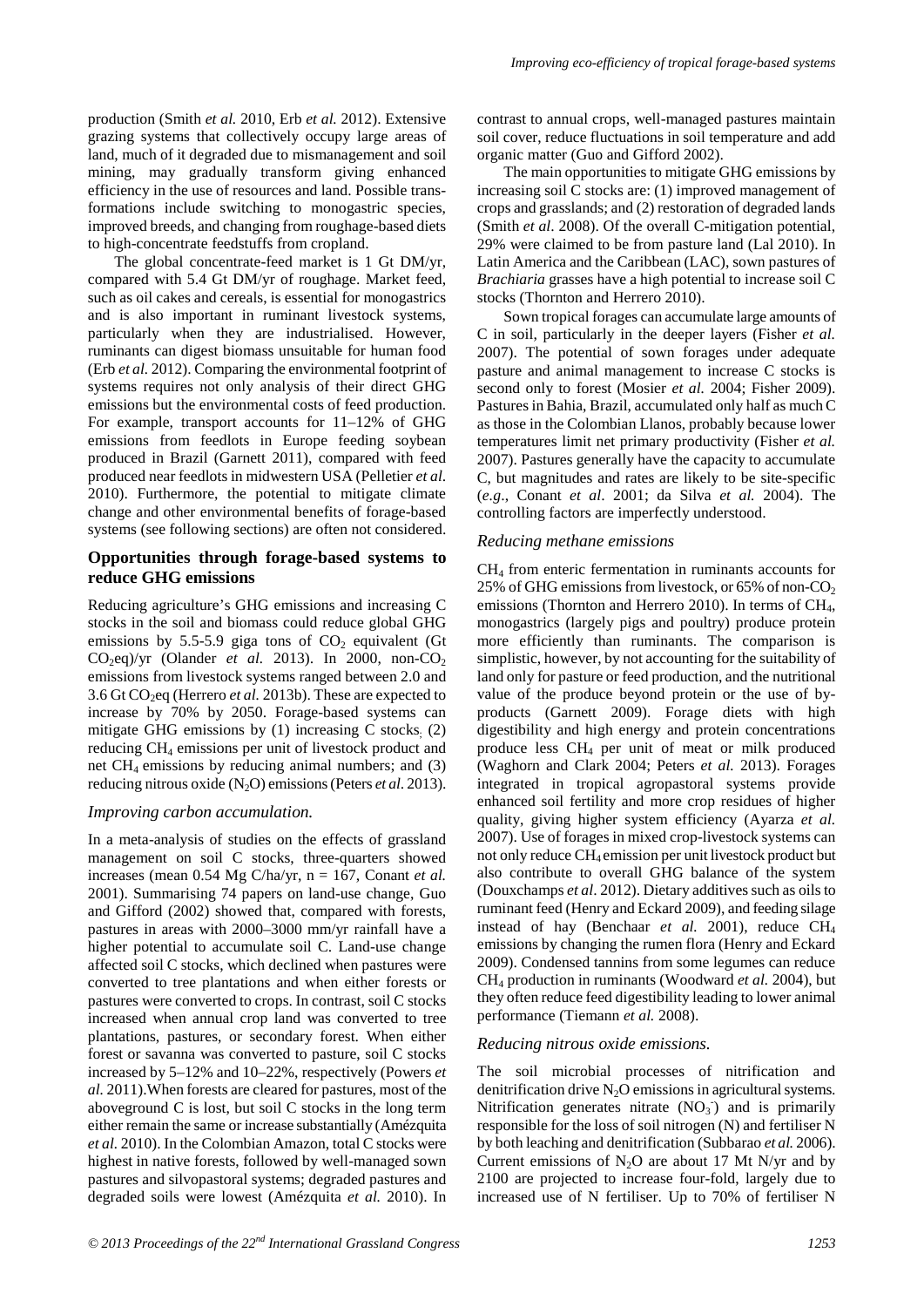applied in intensive cereal production systems is lost by nitrification (Subbarao *et al.* 2012). If this could be suppressed, both  $N_2O$  emissions and  $NO_3^-$  contamination of water bodies could be reduced substantially. Some plants release biological nitrification inhibitors (BNIs) from their roots, which suppress nitrifier activity and reduce soil nitrification and N<sub>2</sub>O emission (Subbarao *et al.* 2012). This biological nitrification inhibition (BNI) is triggered by ammonium  $(NH_4^+)$  in the rhizosphere. The release of the BNIs is directed at the soil microsites where  $NH<sub>4</sub><sup>+</sup>$  is present and the nitrifier population is concentrated. Tropical forage grasses, cereals, and crop legumes show a wide range in BNI ability. The tropical *Brachiaria* spp. have high BNI capacity, particularly *B. humidicola* and *B. decumbens*(Subbarao *et al.* 2007). *Brachiaria* pastures can suppress  $N_2O$  emissions and carrying over their BNI activity to a subsequent crop might improve the crop's N economy, especially when substantial amounts of N fertiliser are applied (Subbarao *et al.* 2012). This exciting possibility is currently being researched and could lead to economically profitable and ecologically sustainable cropping systems with low nitrification and low  $N_2O$ emissions.

The Intergovernmental Panel on Climate Change (IPCC) (Stehfest and Bouwman 2006) did not consider BNI in estimating  $N_2O$  emissions from pastures and crops. For example, 300 Mha in the tropical lowlands of South America are savannas with native or sown grasses such as *Brachiaria* spp. that have moderate to high BNI ability. Substantial areas of these savannas have been converted to soybean and maize, which lack BNI ability. Continuing conversion has important implications for  $N<sub>2</sub>O$  emissions (Subbarao *et al.* 2009), but the impact might be reduced if the system included agropastoral components with a high-BNI pasture phase (Ayarza *et al.* 2007).

# *Role of silvopastoral systems*

Agroforestry is the practice of growing of trees and crops, often with animals, in various combinations for a variety of benefits and services. It is recognised as an integrated approach to sustainable land use (Nair *et al.* 2009). Agroforestry arrangements combining forage plants with shrubs and trees for animal nutrition and complementary uses, are known as silvopastoral systems (SPS) (Murgueitio *et al.* 2011). The main SPS include scattered trees in pastures, live fences, windbreaks, fodder-tree banks for grazing or cut-and-carry, tree plantations with livestock grazing, pastures between tree alleys, and intensive silvopastoral systems (ISPS).

The main benefits of SPS compared to treeless pastures are: (1) increased animal production per ha (up to 4-fold) (Murgueitio *et al.* 2011); (2) improvement of soil properties due to increased N input by N-fixing trees, enhanced availability of nutrients from leaf litter and greater uptake and cycling of nutrients from deeper soil layers (Nair *et al.* 2008); (3) enhanced resilience of the soil to degradation, nutrient loss and climate change (Ibrahim *et al.* 2010); (4) higher C storage in both aboveground and belowground compartments of the system (Nair *et al.* 2010); and (5) improved habitat quality for biodiversity (Saenz *et al.*

2007). ISPS are a form of SPS that combine: (1) the highdensity cultivation of fodder shrubs (more than 8000 plants per ha) for grazing with (2) improved tropical grasses, and (3) trees or palms at densities 100–600 per ha (Calle *et al.* 2012). In the 1970s, Australian graziers started sowing *Leucaena leucocephala* at high density integrated with grasses for grazing by cattle. There were about 150,000 ha of this highly productive system in 2006 (Shelton and Dalzell 2007). In Latin America, ISPS are being adopted in Colombia, Mexico, Brazil and Panama (Murgueitio *et al.* 2011).

Due to the positive interactions between grasses and trees (in particular N-fixing trees), SPS produce more DM, digestible energy and crude protein (CP) per ha and increase the production of milk or meat while reducing the need for chemical fertilisers. For SPS, the aboveground C accumulation potential ranges from 1.5 Mg/ha/yr (Ibrahim *et al.* 2010) to 6.55 Mg/ha/yr (Kumar *et al*. 1998), depending on site and soil characteristics, the species involved, stand age, and management practices (Nair *et al*. 2010).

Animals fed with tropical legumes produced 20% less CH4 than those fed with C4 grasses (Archimède *et al.*  2011). Thornton and Herrero (2010) estimated that by replacing some concentrates and part of the basal diet with leaves of *L. leucocephala*, the GHG emissions per unit of milk and meat produced were 43% and 27% of the emissions without the legume. The mitigation potential was 32.9 Mt  $CO<sub>2</sub>$ eq over 20 years, 28% coming from the reduction in livestock numbers, and 72% from C accumulation.

Despite their on- and off-farm benefits, SPS are not widely established in the tropics and subtropics. The main barriers to adoption are financial capital barriers as SPS require high initial investment, which defies the prevailing view of tropical cattle ranching as a low-investment activity, and knowledge barriers as the technical complexity of some SPS requires specialised knowledge, which farmers often do not have (Murgueitio *et al*. 2011).

# **Economic analysis and environmental and policy implications**

# *Adoption of improved forage-based livestock systems*

Each of the principal forage-based livestock system alternatives has its environmental costs, benefits and impacts (Table 2). Some of these systems have been shown to reduce GHG emissions while improving productivity (Fearnside 2002). But the question remains why adoption of improved forage-based crop–livestock systems is low. Their adoption is related to the costs and benefits to the farmer and land, capital, labor and technology barriers, and depends also on a delicate balance between short-term benefits as a direct incentive (often market related and *in situ*) and the long-term, usually environmental and often *ex-situ*, benefits. Thus research on mitigation of climate change by forage-based livestock systems must address the tradeoffs between the livelihood concerns of farmers, market- and value-chain-related incentives, societal, and environmental considerations.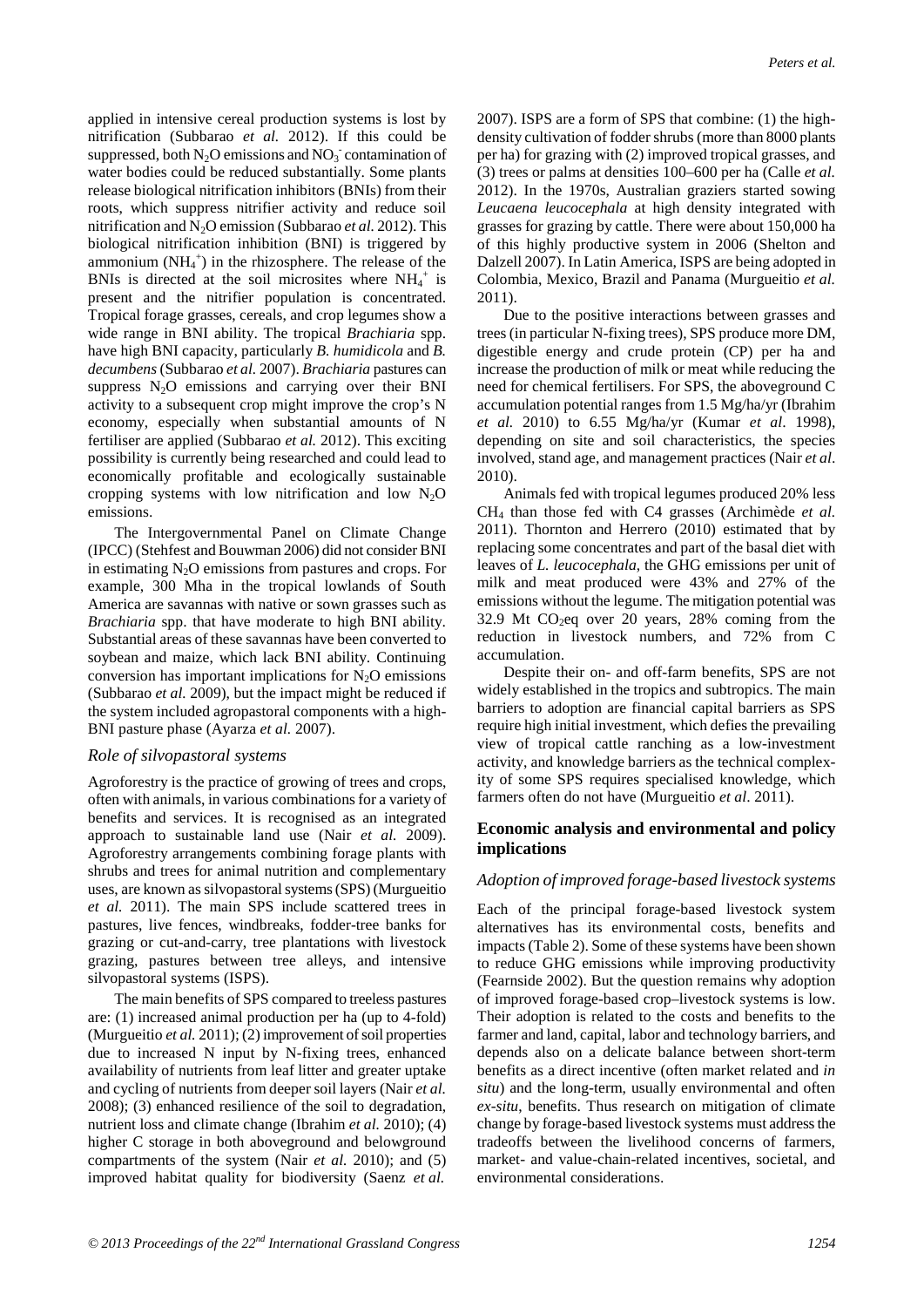| System/                                                                                                         | Costs and benefits to the farmer                                                                                            |                                                                                                                                     |                                                                | Costs and benefits to society                                                                             |                                                                                                                   |                                                                         |
|-----------------------------------------------------------------------------------------------------------------|-----------------------------------------------------------------------------------------------------------------------------|-------------------------------------------------------------------------------------------------------------------------------------|----------------------------------------------------------------|-----------------------------------------------------------------------------------------------------------|-------------------------------------------------------------------------------------------------------------------|-------------------------------------------------------------------------|
| technology<br>option                                                                                            | Livelihood<br>benefits                                                                                                      | Initial investment                                                                                                                  | Year-after-year<br>investment                                  | Climate change<br>mitigation<br>impacts                                                                   | Biodiversity<br>impacts                                                                                           | Hydrological<br>impacts                                                 |
| Native<br>savannas                                                                                              | Limited by low<br>productivity                                                                                              | Usually little<br>initial investment                                                                                                | Usually little or<br>none                                      | Emissions or<br>sequestration<br>depends on<br>stocking rate and<br>pasture<br>degradation                | Maintained<br>species<br>biodiversity                                                                             | Increased runoff<br>and soil erosion<br>when overstocked                |
| <b>Business as</b><br>usual<br><i>(improved)</i><br>forage species<br>but subsequent<br>pasture<br>degradation) | Decrease as<br>pastures degrade                                                                                             | Seeds, land<br>preparation,<br>planting,<br>fertiliser; overall<br>large initial<br>investment                                      | Usually very low                                               | Initial reduction<br>in carbon stocks<br>with land<br>clearing, higher<br>biomass of<br>improved pastures | Reduction in<br>species diversity<br>due to<br>monoculture<br>planting                                            | Increased runoff<br>with<br>overstocking; soil<br>erosion               |
| Improved and<br>well-managed<br>pastures                                                                        | Higher stocking<br>rate and higher<br>animal<br>productivity                                                                | Seeds, land<br>preparation,<br>planting,<br>fertiliser; overall<br>large initial<br>investment                                      | Fertiliser                                                     | Higher biomass in<br>improved<br>pastures; carbon<br>accumulation in<br>the soil                          | Reduction in<br>species diversity<br>with<br>monocultures, but<br>could have<br>positive effects on<br>soil fauna | Higher water<br>demand: less<br>runoff                                  |
| (Agro)<br>Silvopastoral<br>systems                                                                              | Income from<br>livestock: income<br>in long-term from<br>trees; higher<br>productivity<br>benefits from soil<br>maintenance | Forage and tree<br>seeds, nursery,<br>land preparation,<br>planting,<br>fertiliser, fencing;<br>overall large<br>initial investment | Fertiliser (but<br>reduced when N<br>fixing trees are<br>used) | Carbon stock<br>increased from<br>biomass in trees:<br>carbon<br>accumulation in<br>the soil              | Biodiversity<br>benefits from<br>trees                                                                            | Less runoff.<br>higher regulation<br>of discharge, high<br>water demand |

**Table 2. Principal forage-based livestock system alternatives: Environmental costs, benefits and impacts.** 

# *Livelihood considerations for farmers*

The nature of livelihood benefits of forage-based systems for reducing GHG emissions and improving productivity depends very much on the context of the farm and the farmer (Table 2). For example, native savanna systems have low productivity, but require very little investment by the rancher. If land is abundant, there may be little incentive to improve these systems (White *et al.* 2001). A common alternative scenario is to replace natural vegetation by introduced ("improved") forages, which can be exploited for many years with little or no annual maintenance. After the initial investment at establishment, this system costs little, but without annual investment in fertiliser these pastures will degrade over time, especially if they are overstocked, leading to pasture and soil degradation and loss of productivity. If the sown pasture is managed with applications of modest amounts of maintenance fertiliser, usually N and P, and with stocking rates that match pasture productivity, pasture systems can maintain productivity and reduce GHG emissions for many decades(Peters *et al.* 2013). More recently, SPS combining trees and forages have received increased attention because of their potential to improve productivity and reduce GHG emissions (Ibrahim *et al*. 2007, see previous section). The initial investments in these systems are substantial, however (see previous section).

# Ex-situ *environmental considerations*

While improved forage-based livestock systems can improve productivity and mitigate GHG emissions, *ex-situ* environmental costs and benefits vary widely with respect to GHG emissions and impacts on biodiversity and water (Table 2). Unwise fertiliser use could result in downstream contamination of the watershed. Where farmers introduce improved pasture varieties and subsequently allow the pastures to degrade, C stocks are substantially reduced. Compared to degraded pastures, improved and wellmanaged systems have many positive benefits for the hydrological cycle, as they promote increased water holding capacity and reduce runoff and soil erosion (Peters *et al.* 2013). Silvopastoral systems improve soil quality, particularly when they involve N-fixing trees, provide shade for livestock, accumulate soil organic carbon (SOC), and through the presence of trees in the system enhance biodiversity compared to monospecific pastures, and reduce runoff and soil erosion as they regulate the hydrological system (see above).

# *Carbon insetting*

There are two types of carbon market; the regulatory compliance and the voluntary markets. The compliance market is used by companies and governments that by law have to account for their GHG emissions. It is regulated by mandatory national, regional or international carbon reduction regimes. The voluntary market trades carbon credits on a voluntary basis. The size of the two markets differs considerably. In 2008, the regulated market traded US\$119 billion, while trades on the voluntary market were only US\$704 million (Hamilton *et al.* 2009). Carbon insetting refers to any GHG emission reduction/carbon accumulation activity that is linked to the supply chain or direct sphere of influence of the company that acquires or supports the insetting activity. Benefits are therefore directly transferred to actors of the chain including smallholder producers. This can take the form of credit trading or other forms of compensation or support for the insetting activity. Carbon-insets are intended to generate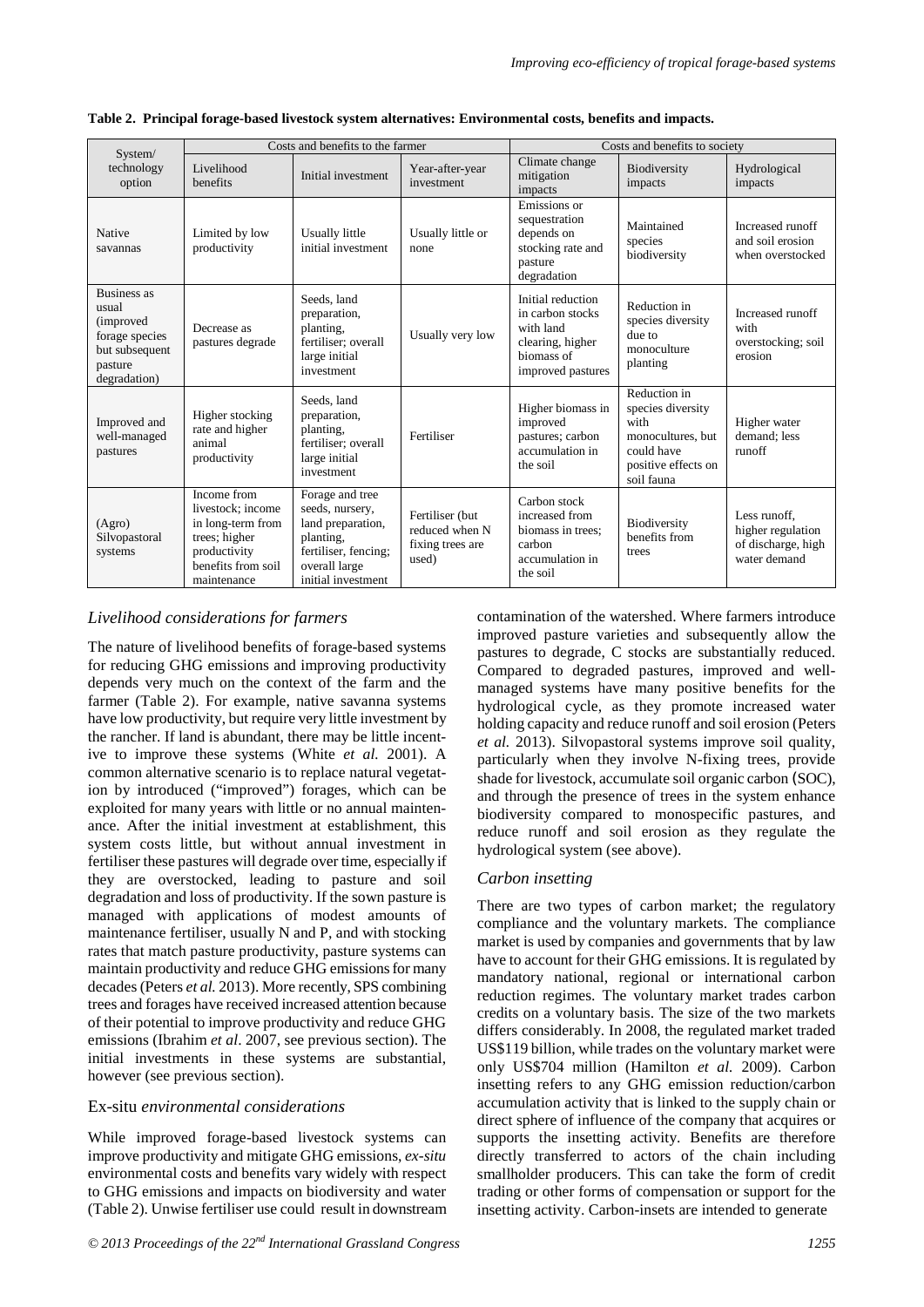*Peters et al.*

**Table 3. The Low Carbon Agriculture Plan (***Plano ABC***) in Brazil (Brasil 2011).** 

| Action                                          | Target area<br>(M ha) | Associated<br>mitigation<br>(M t CO <sub>2</sub> eq) |
|-------------------------------------------------|-----------------------|------------------------------------------------------|
| Recuperation of degraded<br>pasturelands        | 15                    | 83-104                                               |
| Integration of crop-livestock<br>forest systems | 4.0                   | 18-22                                                |
| Expansion of no-tillage<br>systems              | 8.0                   | $16-20$                                              |
| Biological nitrogen fixation                    | 5.5                   | 10                                                   |

mutual benefit between the partners that are additional to the climate change mitigation itself. On the other hand, carbon offsetting refers to compensation of GHG emissions outside the company's supply chain or sphere of influence lacking additional benefits. For most food products, these GHG mitigation potentials are concentrated at the farm level. Integrating carbon credit purchases into a company's own supply chain, or carbon 'insetting' (*vs.* carbon offsetting), has multiple benefits. For farmers, it will improve animal productivity, increase adaptability to climate change and provide supplementary income. For companies, it will reduce the environmental 'hoofprint' of the livestock sector and enable companies to keep carbon mitigation activities within their own supply chain.

#### **Political considerations for use of integrated croplivestock systems in Brazil and Colombia**

In Brazil and Colombia, as part of national policies, sustainable intensification of pasture/forage based livestock production has been recognised as a means to contribute to mitigate GHG emissions. Improved forages and agroforestry systems are key strategies in these endeavours. Pathways include both increased C accumulation through reversing pasture degradation and maximising accumulation through tree integration as well as freeing land areas for conservation purposes and other agricultural uses.

# *Brazil*

Brazil is the country with the largest forecast increase in agricultural output until 2050 (Alexandratos and Bruinsma 2012), but in addition to this agricultural expansion the country also aims to reduce deforestation in the Amazon by 80% and in the Cerrado by 50% in relation to historic levels by 2020. The latest estimates indicate that Brazil is on course to reach this target, but there are doubts about the long-term sustainability of recent reductions. A major pathway to reach these two ambitious goals simultaneously is through the sustainable intensification of pasture lands (Strassburg *et al.* 2012). Native and sown pasturelands (189 M ha) comprise about 70% of Brazil´s area under agriculture (including forest plantations). These lands support 212 million cattle (IBGE 2011), offering substantial scope for increasing stocking rates. Improvements are also possible in herd management. For example, Brazil´s slaughter rate of 18% is the lowest among the top 20 beef producing countries. The GHG mitigation potential of improving agriculture, in particular cattle ranching, has been recognised by the Brazilian government through its Low Carbon Agriculture Plan (*Plano ABC,* Table 3). The

recuperation of 15 Mha of Brazil´s estimated 40 M ha of degraded pastures would supply two-thirds of planned mitigation activities in the agricultural sector. This estimate does not include the associated reduction in deforestation, which is forecasted to mitigate an additional 669 Mt of  $CO<sub>2</sub>$ eq. The ABC plan also has a target of increasing planted forests from 6 to 9 M ha and treating animal waste, the latter estimated to mitigate 6.9 M t of  $CO<sub>2</sub>$ eq.

#### *Colombia*

In Colombia there are currently 39.6 M ha of land used for livestock production (34.7% of the Colombian territory), with an average of 0.6 animals/ha, while crops occupy 3.3 M ha (2.9%) (MADR 2011). The agricultural sector in Colombia contributes 7% of the national GDP with livestock production contributing 1.6% (FEDEGAN 2012). Agriculture is responsible for 7.8% of national exports, the livestock sector 0.64% (Mincomercio 2012). The livestock sector is responsible for 17.6% of total national GHG emissions while crops account for 18.9% (IDEAM 2010). The goal of the government is to reduce the area under pastures by almost 10 M ha by 2032 while increasing meat and milk production by 95.4% and 72.6%, respectively (FEDEGAN 2011). Major pathways identified for sustainable intensification of livestock production include reversing pasture degradation, enhancing pasture management, and introducing improved pastures and management systems such as silvopastoral systems as key strategies.

#### **Future perspectives and overall synthesis**

The livestock sector is important at the global scale accounting for 40% of agricultural GDP, while at least 600 million of the world's poor depend on income from livestock production. But livestock production is also a large source of GHG, with extensive ruminant systems giving more emissions because they are less efficient in feed conversion than intensive feedlot systems and monogastric systems. Thus shifting meat consumption from ruminant to non-ruminant systems could have environmental benefits (Wirsenius *et al.* 2010). A thorough analysis of the effects of livestock production, however, will need to contrast emissions with compensating factors such as C accumulation and reduction of  $N_2O$  emissions, especially in pastures. We argue that the environmental cost of feed production from different livestock systems would need to be analysed through inclusive life-cycle analyses (De Vries and De Boer 2010; Pelletier *et al.* 2010; Thoma *et al.* 2013). For example, assessments of grain-based feedlots must account for the whole GHG cost of the feed supplied and the analysis should also take into account that forages are often produced on land less suitable for crop production (Peters *et al*. 2013).

As described in examples from Brazil and Colombia, sustainable intensification of pasture-based livestock production is being implemented as a major strategy to mitigate GHG impacts and reduce GHG emissions per unit livestock product (Bustamante *et al.* 2012). Thus, sustainable intensification of forage-based systems is critical to mitigate GHG emissions from livestock production, while providing a number of co-benefits including increased productivity, reduced erosion, improved soil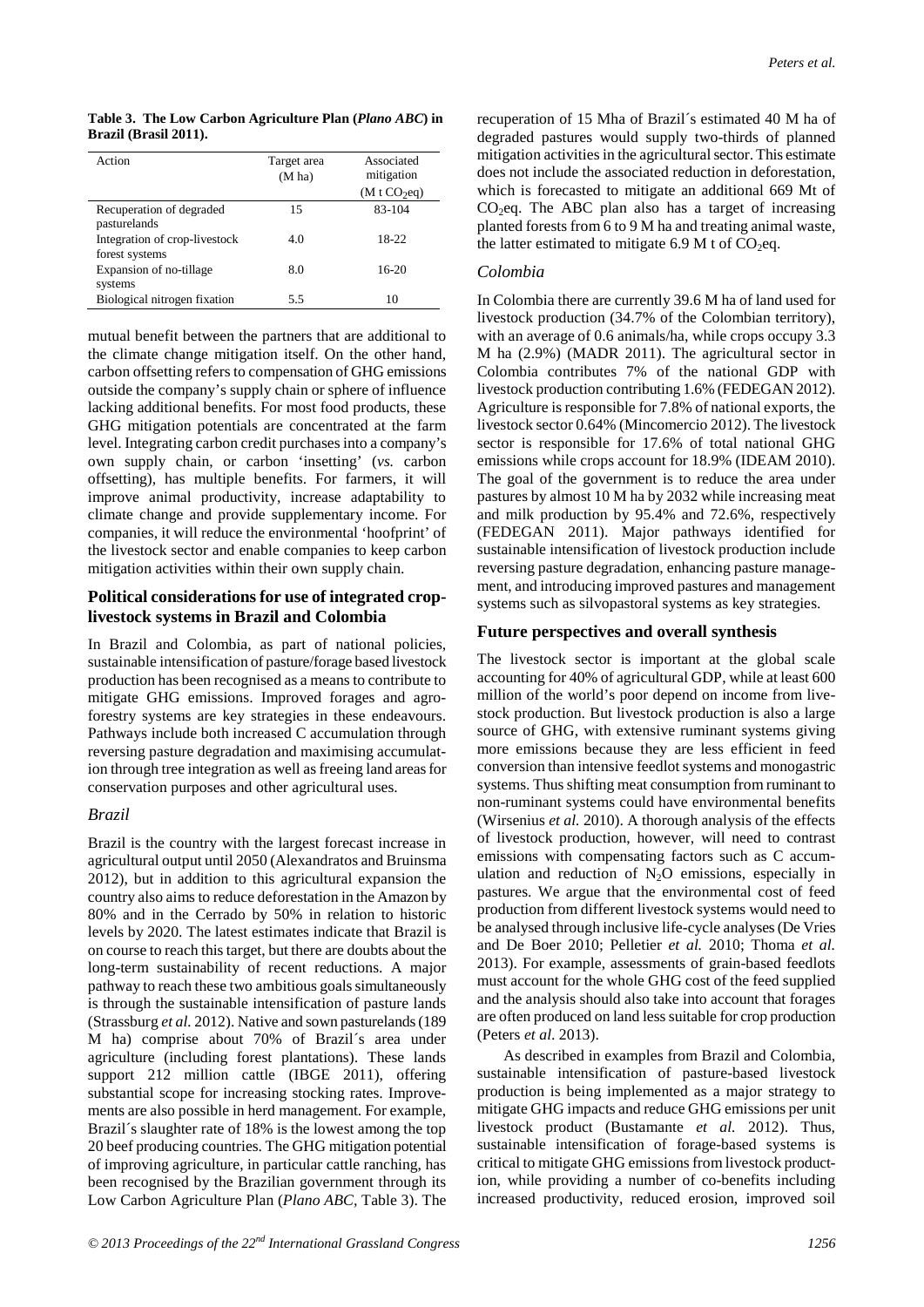quality, and nutrient and water use efficiency. Much wider attention of the international community would need to be given to forage-based livestock systems if a reduction of GHG emissions in agriculture is aspired, considering that more than 70% of agricultural land is covered by these systems. Ignoring the importance of forage-based systems in our view may leave 50 to 80% of the mitigation potential of agriculture untapped (Peters *et al*. 2013). This also needs to be seen in the context of human nutrition. Reduced consumption of animal products may be desirable in rich countries, but from a nutritional and sociocultural standpoint it is probably not an option for countries where consumption is currently low (Anderson and Gundel 2011).

Further research is required both in the biophysical as well as socio-economic fields, to

- Assess in detail the carbon accumulation potential of forage-based systems. There is very limited information on the long-term accumulation potential. Few studies such as by INRA–CIRAD in French Guiana (Blanfort *et al.* 2010) and Corpoica-CIAT in Colombia (G Hyman and A Castro, unpublished) suggest that carbon may accumulate over a longer time span and at a greater soil depth than previously expected. Guianese tropical grasslands are capable, under certain conditions, of compensating partly for the loss of soil C caused by deforestation.
- Quantify differences between well-managed and degraded pastures in their capacity to accumulate C and determine the role of legumes and trees in further improving the potential for C accumulation.
- Analyse trade-offs between C accumulation in soil and N2O emission in grass alone, grass-legume, and grasslegume-tree associations, and determine the role of soil fauna (*e.g*. earthworms) and flora in GHG balance and improvement of soil quality. Use Brazil and Colombia as examples to stimulate policy influencing mitigation of GHG emissions in other tropical countries.
- Estimate the impacts of forage-based systems as either trade-offs or win-win options for productivity, food security and environmental benefits at different scales (from plot to farm to landscape to global), and compare them with alternative scenarios.
- In this context, assess direct economic benefits for farmers through product differentiation of environmentally friendly products (*e.g*. consumers paying premium prices for beef produced at low environmental impact).
- Develop payment-for-ecosystem-services (PES) schemes to stimulate optimisation of pasture management.
- Target forage interventions to different farming systems, from extensive to semi-intensive, identifying entry points for each system.

In summary, there is a need for strategies that allow for reducing GHG emissions through sustainable intensification of forage-based systems to enhance productivity without compromising the ability of ecosystems to regenerate and provide many ecosystem services. We suggest that transformation of forage-based systems

directed at these goals through enhancing eco-efficiency is essential for balancing livelihood and environmental benefits.

#### **Acknowledgements**

The authors gratefully acknowledge the support of the CGIAR Research Programs Humidtropics, Livestock and Fish and Climate Change, Agriculture and Food Security (CCAFS), the European Research Council (2633522LUISE), the Japan International Research Centre for Agricultural Science (JIRCAS), The Ministerio de Agricultura y Desarrollo Rural (MADR) and Colciencias in Colombia (MADR), the Commonwealth Scientific and Industrial Research Organisation (CSIRO), the International Institute for Sustainability (IIS), Rio de Janeiro, Brazil, the Bundesministerium für wirtschaftliche Zusammenarbeit und Entwicklung (BMZ)/Deutsche Gesellschaft für Internationale Zusammenarbeit (giz) and Princeton University, USA.

#### **References**

- Alexandratos N, Bruinsma J (2012) World agriculture towards 2030/2050: the 2012 revision. ESA working paper No. 12- 03, FAO. http://www.fao.org/docrep/016/ ap106e/ ap 106e.pdf. Accessed June 19, 2013
- Amézquita MC, Murgueitio E, Ibrahim M, Ramírez B. (2010) Carbon sequestration in pasture and silvopastoral systems compared with native forests in ecosystems of tropical America. In 'Grassland carbon sequestration: management, policy and economics. Proceedings of the workshop on the role of grassland carbon sequestration in the mitigation of climate change. (Eds M Abberton, R Conant, C Batello) pp 153–161. (Integrated Crop Management 11. Food and Agriculture Organization of the United Nations: Rome).
- Anderson S, Gundel S (2011) Foresight project on Global Food and Farming Futures. Workshop report: W5. Evidence of livestock sector impacts on the climate and the wider environment: a brief science review. The Government Office for Science, London. 40 p.
- Archimède H, Eugène M, Magdeleine CM, Boval M, Martin C, Morgavi DP, Lecomte P, Doreau M (2011) Comparison of methane production between C3 and C4 grasses and legumes. *Animal Feed Science and Technology* **166-167**, 59- 64.
- Ayarza M, Barrios E, Rao IM, Amézquita E, Rondón M (2007) Advances in improving agricultural profitability and overcoming land degradation in savanna and hillside agroecosystems of tropical America. In 'Advances in integrated soil fertility research in sub-Saharan Africa: challenges and opportunities'. (Eds. A Bationo, B Waswa, J Kihara, J Kimetu). pp 209–229. (Springer: the Netherlands).
- Benchaar C, Pomar C, Chiquette J (2001) Evaluation of dietary strategies to reduce methane production in ruminants: a modelling approach. *Canadian Journal of Animal Science* **81**, 563–574.
- Blanfort V, Fontaine S, Picon Cochard C, Klumpp K, Huguenin J, Soussana JF (2010) Evaluation of carbon sequestration in tropical grassland, ecological processes and farm practices in Amazonian cattle systems. *Advances in Animal Biosciences* **1**, 493-494.
- Brasil (2011) Plano Setorial de Mitigação e de Adaptação às Mudanças Climáticas para a Consolidação de uma Economia de Baixa Emissão de Carbono na Agricultura – Plano de Agricultura de Baixa Emissão de Carbono (Plano ABC), Brasília. Available on: http://www.agricultura.gov.br/ desen volvimento-sustentavel/plano-abc. Accessed June 19, 2013
- Bustamante MMC, Nobre CA, Smeraldi R, Aguiar APD, Barioni LG, Ferreira LG, Longo K, May P, Pinto AS, Ometto JPHB (2012) Estimating greenhouse gas emissions from cattle-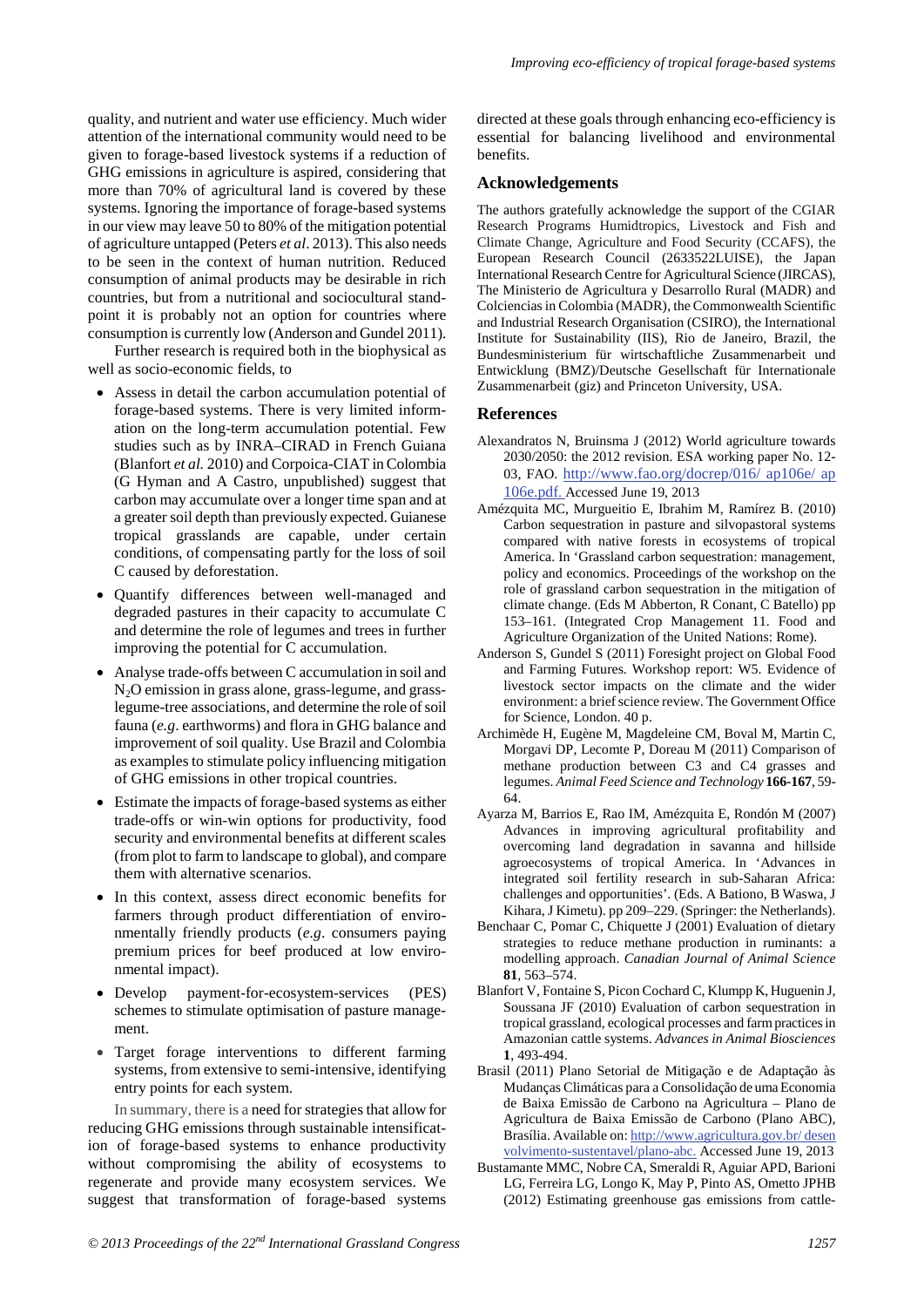raising in Brazil. *Climatic Change* **115,** 559-577.

- Calle Z, Murgueitio E, Chará J (2012) Integrating forestry, sustainable cattle-ranching and landscape restoration. *Unasylva* **63**, 31-40.
- Conant RT, Paustian K, Eliott ET (2001) Grassland management and conversion into grassland: Effects on soil carbon. *Ecological applications* **11,** 343-355
- da Silva JE, Resck DVS, Corazza EJ, Vivaldi L (2004) Carbon storage in clayey Oxisol cultivated pastures in the "Cerrado" region, Brazil. *Agriculture, Ecosystems and Environment* **103**, 357–363.
- Delgado C, Rosegrant M, Steinfeld H, Ehui S, Courbois C (1999) Livestock to 2020 – the next food revolution. Food, Agriculture and the Environment Discussion Paper 28. (International Food Policy Research Institute, Washington DC; Food and Agriculture Organization of the United Nations, Rome; International Livestock Research Institute, Nairobi).
- De Vries M, De Boer IJM (2010) Comparing environmental impacts for livestock products: a review of life cycle assessments. *Livestock Science* **128**, 1-11.
- Douxchamps S, Rao IM, Peters M, van der Hoek R, Schmidt A, Martens S, Polania J, Mena M, Binder C, Schöll R, Mosimann A, Holmann F, Quintero M, Kreuzer M, Frossard E, Oberson A (2013). Trade-off analysis of tropical legumes in small-holder crop-livestock systems in the hillsides of Nicaragua: The case of *Canavalia brasiliensis*. *Agricultural Systems* (in review).
- Erb KH, Gaube V, Krausmann F, Plutzar C, Bondeau A, Haberl H (2007). A comprehensive global 5 min resolution land-use data set for the year 2000 consistent with national census data. *Journal of Land Use Science* **2**, 191–224.
- Erb KH, Mayer A, Kastner T, Sallet K-E, Haberl H (2012). The Impact of Industrial Grain Fed Livestock Production on Food Security: an extended literature review. http://www. ciwf. org.uk/includes/documents/cm\_docs/2012/t/the\_impact\_of\_i ndustrial\_grain\_fed\_livestock\_production\_on\_food\_security \_2012.pdf. Accessed June 19, 2013
- FAO (2009) The state of food and agriculture: livestock in the balance. FAO, Rome. (Available at http://www.fao. org/ docrep /012/i0680e/i0680e.pdf .). Accessed June 19, 2013
- FAO (2011a). World Livestock 2011. Livestock in food security. (Food and Agriculture Organization of the United Nations).
- FAO (2011b) FAOSTAT statistical database [WWW Document]. URL http://faostat.fao.org/
- Fearnside, P (2002) Can pasture intensification discourage deforestation in the Amazon and Pantanal regions of Brazil? In 'Deforestation and Land Use in the Amazon'. (Eds CH Wood, R Porro) pp. 283-364 (University Press of Florida: Gainesville, Florida, U.S.A.).
- Fedegan, (2012) Plan Estrategico de la Ganaderia Colombiana PEGA 2019: Cifras de referencia. http://portal.fedegan. org.co/pls/portal/docs/PAGE/PORTAL/ESTADISTICAS1/C IFRAS%20DE%20REFERNCIA/1-%20SECTOR% 20GAN ADERO\_%20CIFRAS%20REFERENCIA%20(SEPTIEMB RE\_2012).PDF. Accessed June 19, 2013
- Fedegan (2011) Carta Fedegan No 125 http://www.scribd.com /doc/117605542/CF125-Especial-DobleProposito . Accessed June 19, 2013.
- Fisher MJ, Braz SP, Dos Santos RSM, Urquiaga S, Alves BJR, Boddey RM (2007) Another dimension to grazing systems: soil carbon. *Tropical Grasslands* **41**, 65-83.
- Fisher MJ (2009) Harry Stobbs Memorial Lecture Carbon sequestration: science and practicality. *Tropical Grasslands* **43**, 239–248.
- Foley JA, Ramankutty N, Brauman, KA, Cassidy ES, Gerber, JS, Johnston M, Mueller ND, O'Connell C, Ray DK, West PC, Balzer C, Bennett EM,Carpenter, SR, Hill J, Monfreda C, Polasky S, Rockström J, Sheehan J, Siebert S, Tilman GD,

Zaks DPM (2011). Solutions for a cultivated planet. *Nature* **478**, 337–342.

- Garnett T (2009) Livestock-related greenhouse gas emissions: impacts and options for policy makers. *Environmental Science and Policy* **12**, 491-503.
- Garnett T (2011) Where are the best opportunities for reducing greenhouse gas emissions in the food system (including the food chain)? *Food Policy* **36**, S23–S32.
- Guo LB, Gifford RM (2002) Soil carbon stocks and land use change: a meta analysis. *Global Change Biology* **8**, 345–360.
- Haan C de, Gerber P, Opio C (2010) Structural Change in the Livestock Sector. In' Livestock in a Changing Landscape. Vol 1.' (Eds H Steinfeld, HA Mooney, F Schneider, L Neville) p. 35 (Island Press: Washington).
- Haberl H, Erb KH, Krausmann F, Gaube V, Bondeau A, Plutzar C, Gingrich S, Lucht W, Fischer-Kowalski M (2007) Quantifying and mapping the human appropriation of net primary production in earth's terrestrial ecosystems. *PNAS (Proceedings of the National Academy of Sciences)* **104**, 12942–12947.
- Hamilton K, Sjardin M, Shapiro A, Marcello T (2009) Fortifying the foundation: State of the voluntary carbon markets 2009. (New York: New Carbon Finance; Washington, D.C.: Ecosystem Marketplace).
- Havlik P, Valin H, Mosnier A, Obersteiner M, Baker JS, Herrero M, Rufino MC, Schmid E (2013) Crop productivity and the global livestock sector: Implications for land use change and greenhouse gas emissions. *American Journal of Agricultural Economics*, **95**, 442-448.
- Henry B, Eckard R (2009) Greenhouse gas emissions in livestock production systems. *Tropical Grasslands* **43**,232–238.
- Herrero M, Gerber P, Vellinga T, Garnett T, Leip A, Opio C, Westhoek HJ, Thornton PK, Olesen J, Hutchings N, Montgomery H, Soussana J-F, Steinfeld H, McAllister TA (2011) Livestock and greenhouse gas emissions: the importance of getting the numbers right. *Animal Feed Science and Technology* **166–167,** 779–782
- Herrero M, Thornton PK, Notenbaert A, Msangi S, Wood S, Kruska R, Dixon J, Bossio D, Steeg J van de, Freeman, HA, Li X, Parthasarathy Rao P (2012) Drivers of change in crop– livestock systems and their potential impacts on agroecosystems services and human wellbeing to 2030: A study commissioned by the CGIAR Systemwide Livestock Programme. ILRI Project Report. Nairobi, Kenya: ILRI. http://cgspace.cgiar.org/bitstream/handle/10568/3020/SLP% 20drivers%20study%20final%20draft.pdf?sequence=4. Accessed June 19, 2013.
- Herrero M, Havlik P; Valin H, Notenbaert A, Rufino M, Thornton PK, Blummel M, Weiss F, Obersteiner M (2013a). Global livestock systems: biomass use, production, feed efficiencies and greenhouse gas emissions. *PNAS* (Proceedings of the National Academy of Sciences of the United States of America) (in review).
- Herrero M, Conant R, Havlik P, Hristov A, Smith P, Gerber P, Gill M, Butterbach-Bahl K, Henderson B, Thornton PK (2013b) Greenhouse gas mitigation potentials in the livestock Sector. *Nature Climate Change*, submitted
- IBGE (2011) Pesquisa Pecuária Municipal 2010. Available on: http://www.ibge.gov.br/home/estatistica/economia/ppm/2010 /default.shtm. Accessed June 19, 2013
- Ibrahim M, Chacón M, Cuartas C, Naranjo J, Ponce G, Vega P, Casasola F, Rojas J (2007) Almacenamiento de carbono en el suelo y la biomasa arbórea en sistemas de usos de la tierra en paisajes ganaderos de Colombia, Costa Rica y Nicaragua. *Agroforesteria en la Américas* **45**, 27-36.
- Ibrahim M, Guerra L, Casasola F, Neely C (2010) Importance of silvopastoral systems for mitigation of climate change and harnessing of environmental benefits. In 'Grassland carbon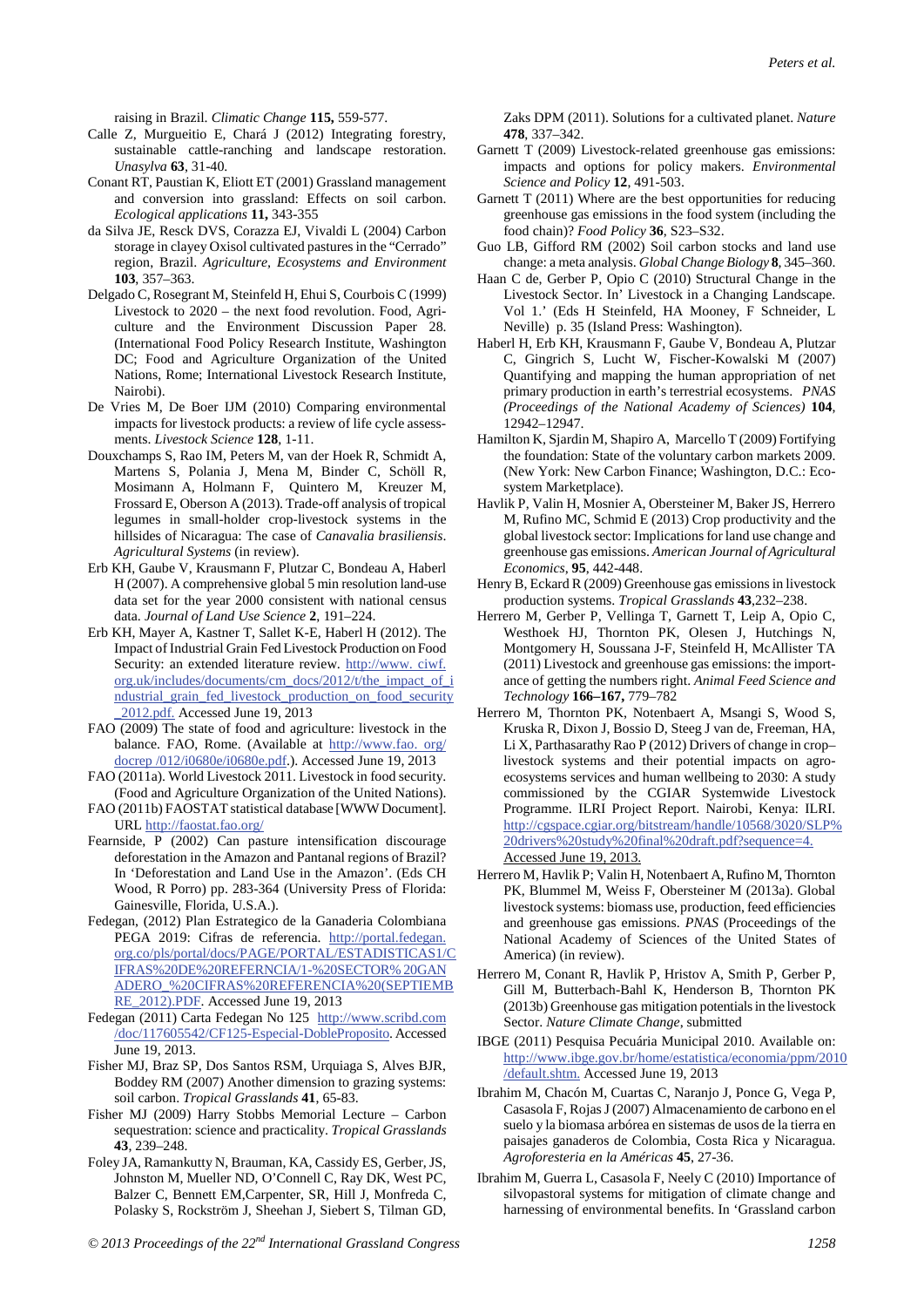sequestration: management, policy and economics'. Proceedings of the Workshop on the role of grassland carbon sequestration in the mitigation of climate change. Prepared for the Plant Production and Protection Division Food and Agriculture Organization of the United Nations (FAO). (Eds M Abberton, R Conant, C Batello) pp 189-196. (Integrated Crop Management Vol. 11–2010 FAO Rome, April 2009: Food and Agriculture Organization of the United Nations).

- IDEAM. (2010). Segunda Comunicación Nacional ante la Convención Marco de las Naciones Unidas sobre Cambio Climático. http://www.pnud.org. co//img\_upload/ 3635 3463616361636163616361636163/2%C2%AA\_Comunica ci%C3%B3n\_Cap\_2.pdf. Accessed June 19, 2013.
- IPCC (Intergovernmental Panel on Climate Change) (2007) Climate change 2007: IPCC fourth assessment report. (Cambridge University Press, Cambridge, UK).
- Kaimowitz D, Angelsen A (2008) Will livestock intensification help save Latin America's forests? *Journal of Sustainable Forestry* **27**, 6–24.
- Kastner T, Rivas MJI, Koch W, Nonhebel S (2012) Global changes in diets and the consequences for land requirements for food. *PNAS* (*Proceedings of the National Academy of Sciences*) **109**, 6868–6872.
- Krausmann, F, Erb KH, Gingrich S, Lauk C, Haberl H (2008) Global patterns of socioeconomic biomass flows in the year 2000: A comprehensive assessment of supply, consumption and constraints. *Ecological Economics 65*, 471-487.
- Kumar BM, George SJ, Jamaludheen V, Suresh TK (1998) Comparison of biomass production, tree allometry and nutrient use efficiency of multipurpose trees grown in woodlot and silvopastoral experiments in Kerala, India. *Forest Ecology and Management* **112**, 145–163.
- Lal R (2010) Managing soils and ecosystems for mitigating anthropogenic carbon emissions and advancing global food security. *BioScience* **60**, 708–721.
- Lambin EF, Meyfroidt P (2011) Global land use change, economic globalization, and the looming land scarcity. PNAS (Proceedings of the National Academy of Sciences of the United States of America) Vol 108 No. 9, 3465-3472.
- MADR. Ministerio de Agricultura y Desarrollo Rural (MADR). (2011) Anuario estadístico del sector agropecuario y pesquero 2010. (Yerimpresos, Bogotá: MADR)
- Mincomercio (2012) https://www.mincomercio.gov. co/ pub licaciones.php?id=15815 . Accessed June 19, 2013.
- Monfreda C, Ramankutty N, Foley JA (2008) Farming the planet: 2. Geographic distribution of crop areas, yields, physiological types, and net primary production in the year 2000. *Global Biogeochemical Cycles* **22**, 1–19.
- Mosier A, Wassmann R, Verchot L, King J, Palm C (2004) Methane and nitrogen oxide fluxes in tropical agricultural soils: sources, sinks and mechanisms. *Environment, Development and Sustainability* **6**,11–49.
- Murgueitio E, Calle Z, Uribe F, Calle A, Solorio B (2011) Native trees and shrubs for the productive rehabilitation of tropical cattle ranching lands. *Forest Ecology and Management* **261**, 1654–1663.
- Nair PKR, Gordon AM, Mosquera-Losada M.-R (2008) Agroforestry. In "Ecological Engineering. Encyclopedia of Ecology, Vol. 1". (Eds SE Jorgensen, BD Fath) pp 101-110 (Elsevier: Oxford, UK).
- Nair PKR, Kumar BM, Nair VD (2009) Agroforestry as a strategy for carbon sequestration. *Journal of Plant Nutrition and Soil Science* **172**, 10–23.
- Nair PKR, Nair VD, Kumar BM, Showalter J. (2010) Carbon sequestration in agroforestry systems. *Advances in Agronomy* **108**, 237–307.
- Olander L, Wollenberg E, Tubiello F, Herold M (2013) Advancing agricultural greenhouse gas quantification.

*Environmental Research Letters* **8**, 7pp

- Pelletier N, Pirog R, Rasmussen R (2010) Comparative life cycle environmental impacts of three beef production strategies in the Upper Midwestern United States. *Agricultural Systems* **103**, 380–389.
- Peters M, Rao I, Fisher M, Subbarao G, Martens S, Herrero M, van der Hoek R, Schultze-Kraft R, Miles J, Castro A, Graefe S, Tiemann T, Ayarza M, Hyman G (2013) Tropical foragebased systems to mitigate greenhouse gas emissions. In 'Eco-Efficiency: From Vision to Reality' (Eds CH Hershey, P Neate) pp, 171-190. (CIAT: Cali, Colombia).
- Powers JS, Corre MD, Twine TE, Veldkamp E (2011) Geographic bias of field observations of soil carbon stocks with tropical land-use changes precludes spatial extrapolation. *PNAS* (*Proceedings of the National Academy of Sciences*) **108**, 6318–6322
- Sáenz JC, Villatoro F, Ibrahim M, Fajardo D, Pérez M (2007) Relación entre las comunidades de aves y la vegetación en agropaisajes dominados por la ganadería en Costa Rica, Nicaragua y Colombia. *Agroforestería en las Américas* **45**, 37–48.
- Shelton HM, Franzel S, Peters M (2005) Adoption of Tropical legume technology around the world: analysis of success. In 'Grassland: a global resource' (Ed DA McGilloway) pp 149- 166. (Wageningen Academic Publishers: The Netherlands).
- Shelton M, Dalzell S (2007) Production, economic and environmental benefits of leucaena pasture. *Tropical Grasslands* **41**, 174-190.
- Smith P, Martino D, Cai Z, Gwary D, Janzen H, Kumar P, McCarl B, Ogle S, O'Mara F, Rice C, Scholes B, Sirotenko O, Howden M, McAllister T, Pan G, Romanekov V, Schneider U, Towprayon S, Wattenbach M, Smith J (2008) Greenhouse gas mitigation in agriculture. *Philosophical Transactions of the Royal Society B* **363,** 789–813.
- Smith P, Gregory PJ, van Vuuren D, Obersteiner M, Havlík P, Rounsevell M, Woods J, Stehfest E, Bellarby J (2010) Competition for land. *Philosophical Transactions of the Royal Society B: Biological Sciences* **365**, 2941 –2957.
- Stehfest E, Bouwman L (2006) N<sub>2</sub>O and NO emission from agricultural fields and soils under natural vegetation: summarizing available measurement data and modeling of global annual emissions. *Nutrient Cycling in Agroecosystems* **74**, 207–228.
- Steinfeld H, Gerber P, Wassenaar T, Castel V, Rosales M, de Haan C (2006) Livestock's long shadow: environmental issues and options. Food and Agriculture Organization of the United Nations, Rome, Italy. (Available at http://www. fao.org/docrep/010/a0701e/a0701e00.HTM . Accessed June 19, 2013.
- Strassburg B., Micol L, Ramos F, Seroa da Motta R, Latawiec A, Lisauskas F (2012) Increasing agricultural outputs while avoiding deforestation – a case study for Mato Grosso, Brazil. http://www.icv.org.br/site/images /biblio teca/ 0747951001370272147.pdf. Accessed June 19, 2013.
- Subbarao GV, Ito O, Sahrawat KL, Berry WL, Nakahara K, Ishikawa T, Watanabe T, Suenaga K, Rondón M, Rao IM (2006) Scope and strategies for regulation of nitrification in agricultural systems—challenges and opportunities. *Critical Reviews in Plant Sciences* **25**, 303–335.
- Subbarao GV, Rond Rondón on M, Ito O, Ishikawa T, Rao IM, Nakahara K, Lascano C, Berry WL (2007) Biological nitrification inhibition (BNI)—is it a widespread phenomenon? *Plant and Soil* **294**, 5–18.
- Subbarao GV, Nakahara K, Hurtado, MP, Ono H, Moreta DE, Salcedo AF, Yoshihashi AT, Ishikawa T, Ishitani M, Ohnishi-Kameyama M, Yoshida M, Rondón M, Rao IM, Lascano, CE, Berry WL, Ito O (2009) Evidence for biological nitrification inhibition in Brachiaria pastures. *Proceedings of the National Academy of Sciences of the*